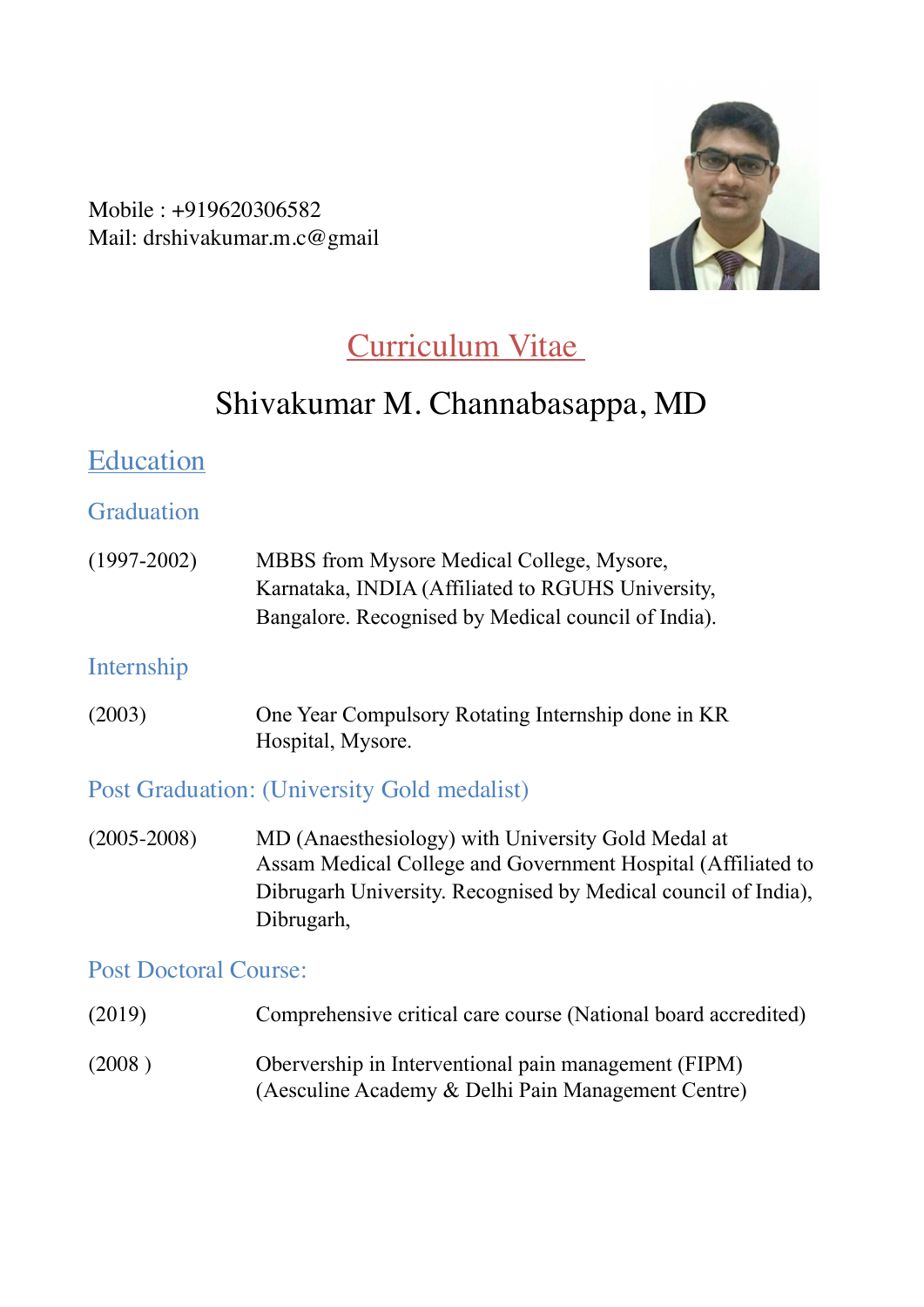# Work Experience

| $(2008 - 2009)$ | Anesthesiologist and Intensivist at (General, Pediatric/neonatal,<br>Thorasic anaesthesia, anaesthesia for oncosurgery, Reconstructive<br>Regional, Neuro, Obstretic and Gynecology, ENT, Laparoscopic,<br>day care anaesthesia, TCI TIVA, low flow anaesthesia, and<br>critical care management) SDM Medical college and hospital,<br>Dharwad, KA, India                                                                                                                                                                                             |
|-----------------|-------------------------------------------------------------------------------------------------------------------------------------------------------------------------------------------------------------------------------------------------------------------------------------------------------------------------------------------------------------------------------------------------------------------------------------------------------------------------------------------------------------------------------------------------------|
| $(2009 - 2012)$ | Anesthesiologist and Intensivist at KVG Medical college<br>and hospital, Sullia, KA, India<br>(General Anaesthesia, Paediatric/Neonatal anaesthesia, Regional<br>anesthesia (USG/PNS guided), Obstetric anaesthesia, Onco-<br>anaesthesia, Neuro-anesthesia, anaesthesia for high risk cases,<br>post operative management, critical care management)                                                                                                                                                                                                 |
| $(2012 - 2016)$ | Chief Anesthesiologist, Intensivist and pain physician at<br>Subbiah institute of medical sciences.<br>(General Anaesthesia, Paediatric/Neonatal anaesthesia, Regional<br>anesthesia (USG/PNS guided), Obstetric anaesthesia, Onco-<br>anaesthesia, Neuro-anesthesia, anaesthesia for high risk cases,<br>Post operative management, critical care management,<br>Interventional pain management including gasserian ganglion<br>rhizolysis, transforaminal epidural steroid injections, coeliac<br>plexus block, lumbar and thoracic sympethectomy,) |
| $2016$ -present | Senior consultant anaesthesiologist, Intensivist and<br>Interventional pain physician, MaAX superspeciality Hospital,<br>Shimoga, KA, India                                                                                                                                                                                                                                                                                                                                                                                                           |
|                 | (General Anaesthesia, Paediatric/Neonatal anaesthesia, Regional<br>anesthesia (USG/PNS guided), Obstetric anaesthesia, Onco-<br>anaesthesia, Neuro-anesthesia, anaesthesia for high risk cases,<br>Post operative management, critical care management,<br>Interventional pain management including gasserian ganglion<br>rhizolysis, transforaminal epidural steroid injections, coeliac<br>plexus block, lumbar and thoracic sympethectomy, )                                                                                                       |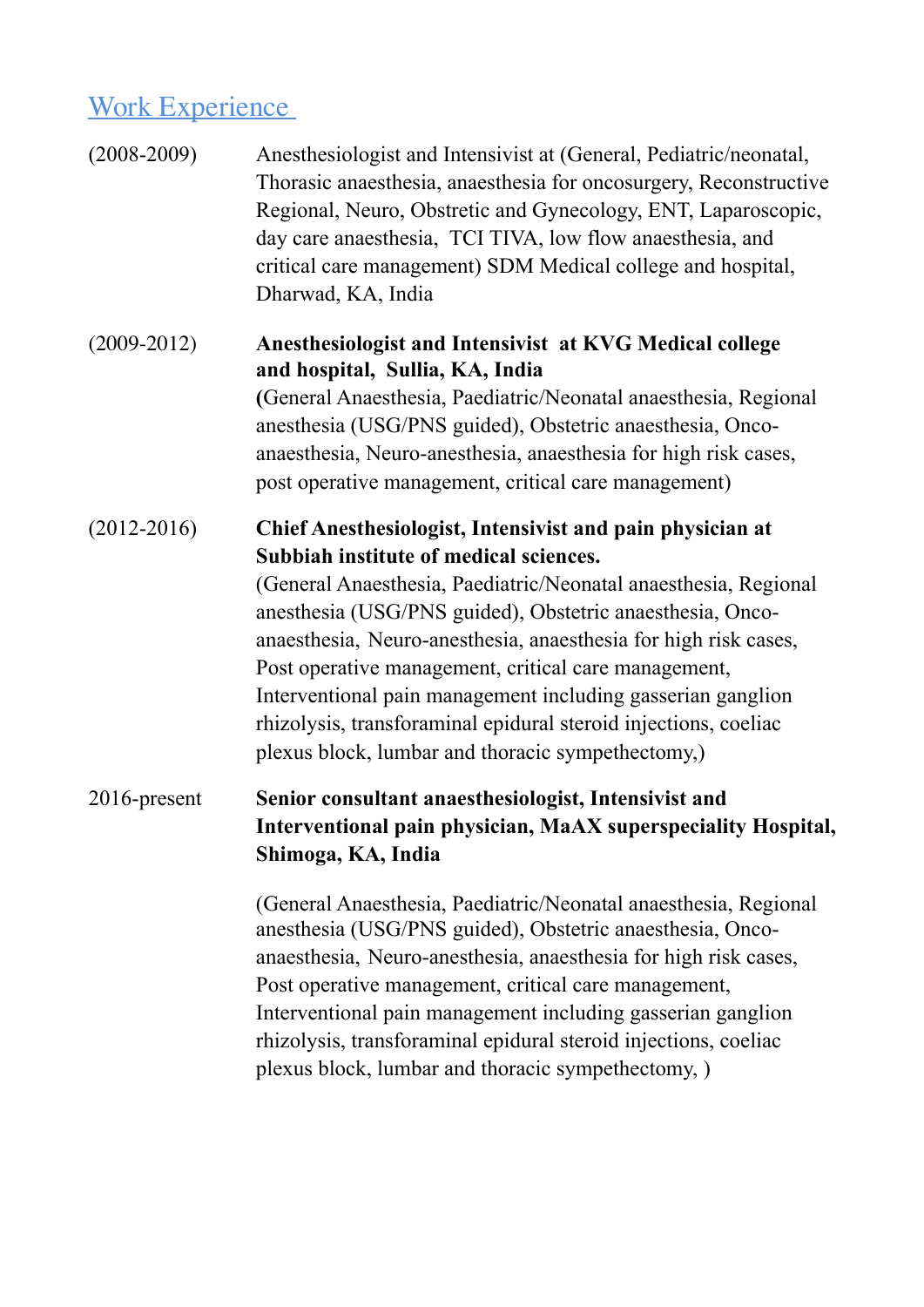# **Faculty Appointments**

| $(2008 - 2009)$         | Assistant professor in Anaesthesiology in <b>SDM Medical</b><br>College and hospital, Dharwad, Karnataka. IN |
|-------------------------|--------------------------------------------------------------------------------------------------------------|
| $(2009 - 2012)$         | Assistant professor in Anaesthesiology in Subbiah Institute<br>Of Medical Sciences, Shimoga, Karnataka. IN   |
| $(2012 - 2013)$         | Assistant professor in Anaesthesiology in KVG Medical<br>college and hospital, Sullia, Karnataka. IN         |
| $(2013 - 2016)$         | Associate professor in Anaesthesiology in Subbiah<br>Institute Of Medical Sciences, Shimoga, Karnataka. IN   |
| $(2016\text{-}Present)$ | Professor and Head in Dept. Of Anaesthesiology in                                                            |

(2016-Present) Professor and Head in Dept. Of Anaesthesiolo **Subbiah Institute Of Medical Sciences, Shimoga, Karnataka. India**

## **Scientific Presentation:**

- Low flow anaesthesia -Panel discussion panelist at national conference ISACON 2018, Agra
- Vascular access devise and central line associated blood stream infection Prevention and management at Indian society of anaesthesiaologist, Shivamogga chapter- February 2019
- Role of uterotonics in post partum hemorrhage- Faculty presentation at Association of obstetric anesthesia, national conference, Bangalore 2017
- Intellivent Ventilation basics and clinical application- Guest presentation at Mangalore, organized by ISCCM Mangalore -2018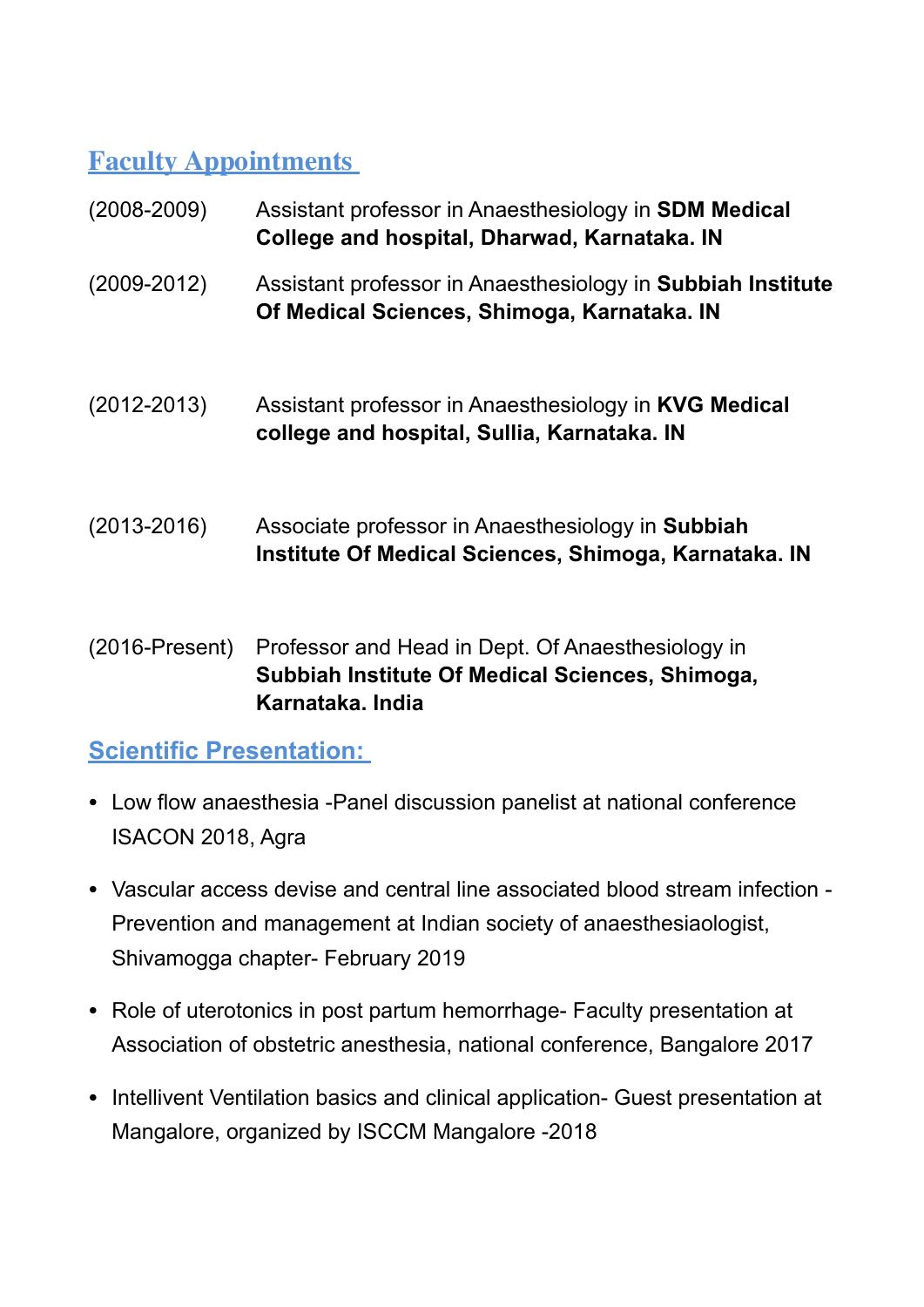- Low Flow and metabolic flow Anesthesia- Faculty presentation at KISACON 2017
- Role of Ambulatory anesthesia in Indian scenario –Chairperson KISACON 2017
- Difficult Airway management at ISA Shimoga, KA, India 2017
- Ventilator management in ARDS at MaAx superspeciality Hospital, Shimoga, KA,
- BLS training to 400 Paramedicals at MaAx superspeciality Hospital, Shimoga, KA, India 2016
- LMA versus ETT in pediatrics undergoing tonsillectomy ISACON 2008
- Comparison between tramodol and pethidine in management of postoperative shivering NESACON 2006.
- Ventilator associated pneumonia recent updates NESACON 2007

### **Research Publications**

- 1. **Channabasappa SM**, Shetty VR, Dharmappa SK, Sarma J. Efficacy and safety of dexmedetomidine as an additive to local anesthetics in peribulbar block for cataract surgery. Anesth Essays Res. 2013;7(1): 39-43.
- **2. Channabasappa SM**, Venkatarao GH, Girish S, Lahoti NK. Comparative evaluation of dexmedetomidine and clonidine with low dose ropivacaine in cervical epidural anesthesia for modified radical mastectomy: A prospective randomized, double-blind study. Anesth Essays Res. 2016;10(1):77-81
	- **3. Channabasappa SM**, Shankarnarayana P. A comparative study of hemodynamic changes between prone and supine emergence from anesthesia in lumbar disc surgery. Anesth Essays Res. 2013;7(2): 173-7.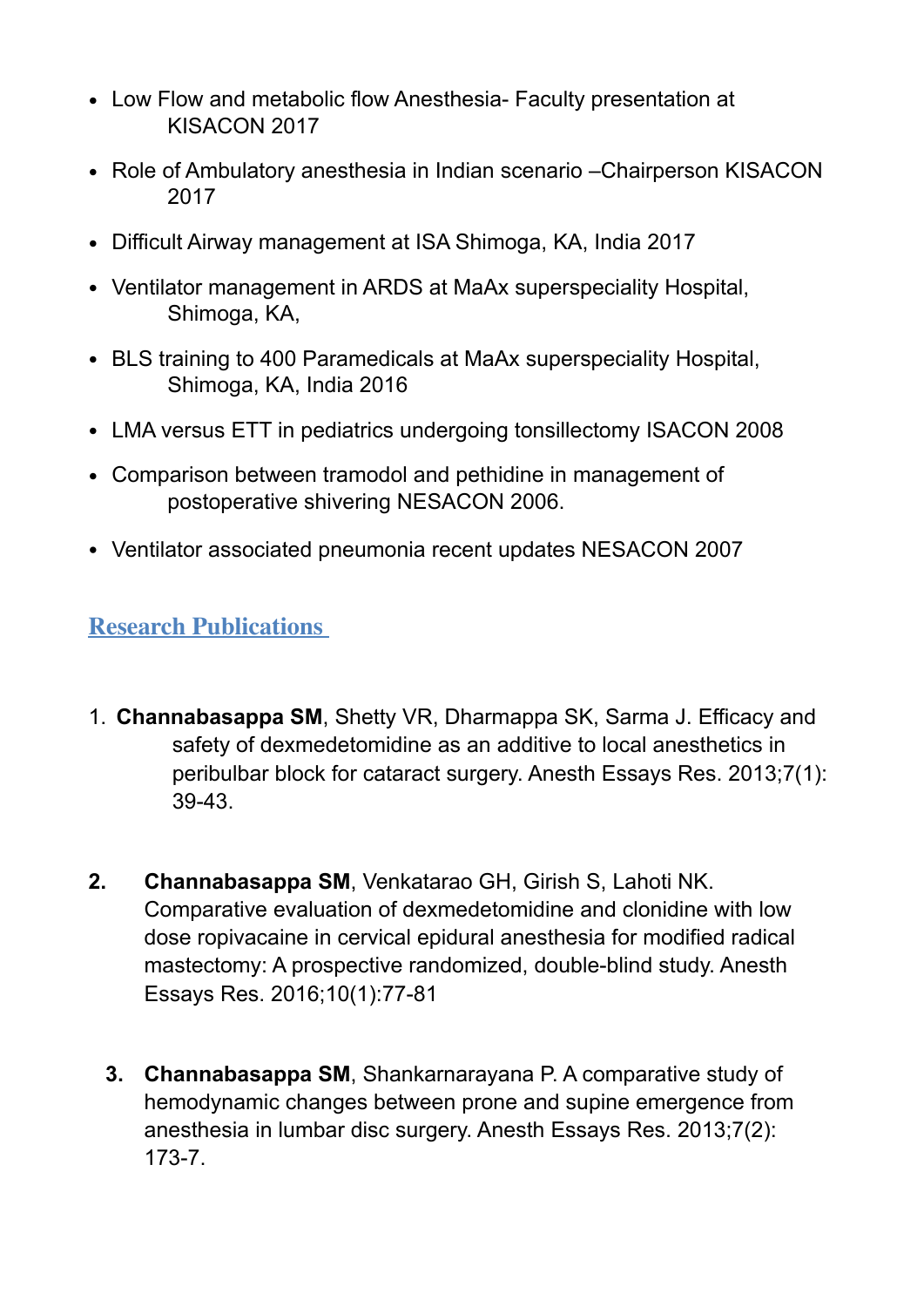- 4. Sarma J, Narayana PS, Ganapathi P, **Shivakumar MC**. A comparative study of intrathecal clonidine and dexmedetomidine on characteristics of bupivacaine spinal block for lower limb surgeries. Anesth Essays Res. 2015;9(2):195-207
- **5. Channabasappa SM**, Manjunath S, Bommalingappa B, Ramachandra S, Banuprakash S. Transnasal sphenopalatine ganglion block for the treatment of postdural puncture headache following spinal anesthesia. Saudi J Anaesth. 2017;11(3): 362-363.
- **6. Channabasappa SM**, Dharmappa S, Pandurangi R. Fluoroscopy guided transforaminal epidural anesthesia in ankylosing spondylitis. Saudi J Anaesth. 2016;10(1):101-3
- 7. Arun Kumar RV, **Channabasappa SM**. A retrospective cohort study of perioperative prognostic factors associated with intra-abdominal sepsis. Anesth Essays Res. 2016;10(1) 50-3.
- **8. Channabasappa SM**, Dharmappa S, Pandurangi R. Fluoroscopy guided transforaminal epidural anesthesia in ankylosing spondylitis. Saudi J Anaesth. 2016;10(1):101-3
- **9. Channabasappa SM**, Pradeep SH, Dharmappa S, Sarji D. Anesthetic management of a neonate with Beckwith-Wiedemann syndrome posted for repair of exomphalos. Saudi J Anaesth 2016;10:249-50.
- 10. **Channabasappa SM**, Venkatarao GH, Dharmappa S. A study of microbiological contamination of mobile phones in operating room personnel and efficacy of decontamination with 2% isopropyl alcohol. J. Evolution Med. Dent. Sci. 2016; 5(10): 438-441, DOI: 10.14260/jemds/2016/100
- 11. Shruthi DK, **Shivakumar MC**, Tegginamani AS, Karthik B, Chetan BI. Cytokeratin 14 and cytokeratin 18 expressions in reduced enamel epithelium and dentigerous cyst: Possible role in oncofetal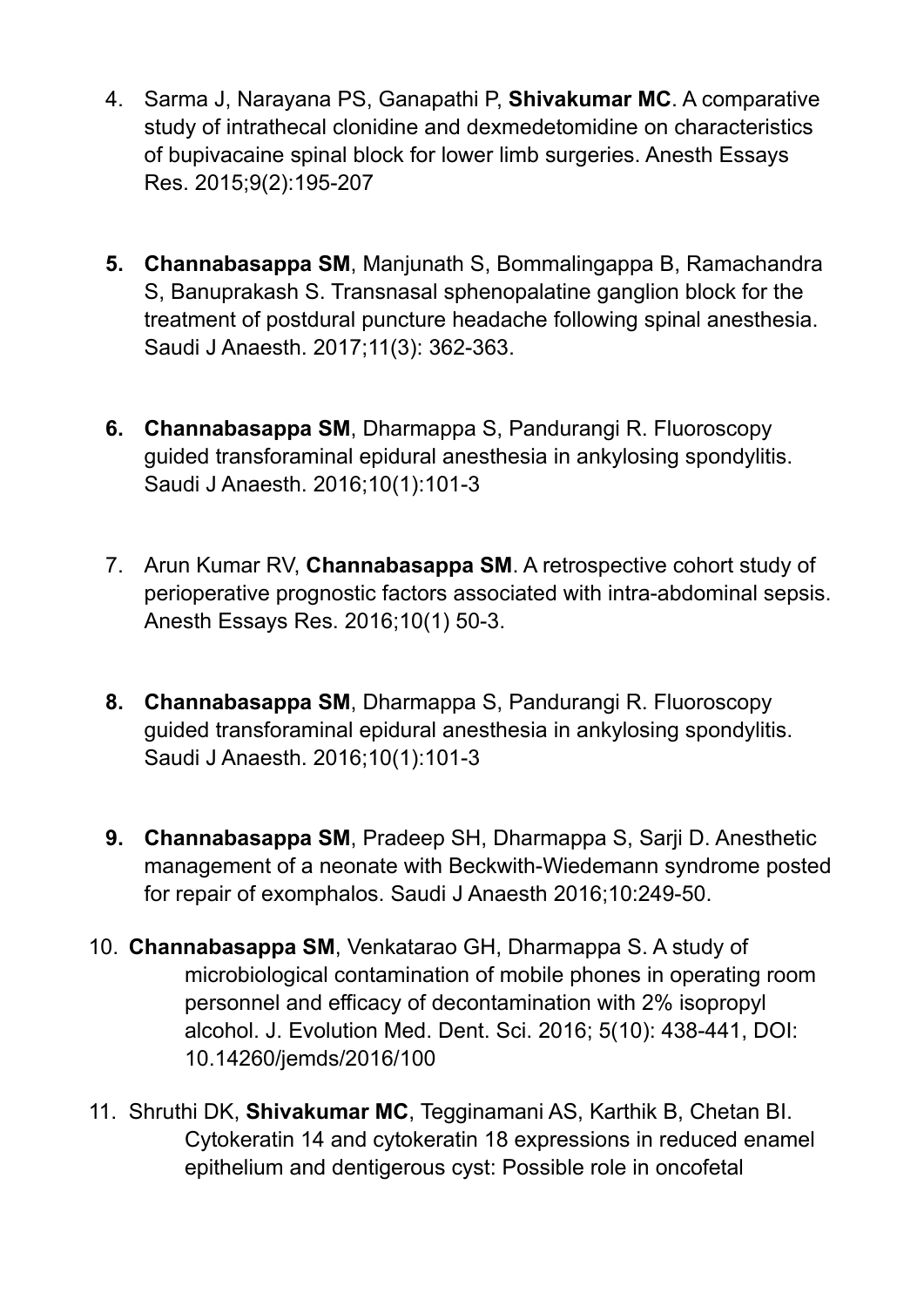transformation and histogenesis- of follicular type of adenomatoid odontogenic tumor. J Oral Maxillofac Pathol. 2014;18(3):365-71.

- 12. Bommalingappa, Basavaraj, and **Shivakumar M. Channabasappa.** A comparative study of post-operative continuous wound infiltration with dexmedetomidine- ropivacaine mixture and plain ropivacaine in patients undergoing lumbar spine surgeries. Journal of Evolution of Medical and Dental Sciences. 2016; 5(92):6820.
- 13. Bommalingappa B, **Channabasappa SM**. Butorphanol as an adjuvant to levobupivacaine in supraclavicular brachial plexus block for upper limb orthopaedic surgeries: a randomized, double blind, placebo controlled study. J. Evolution Med. Dent. Sci. 2016;5(60): 4194-4197.
- 14. **Channabasappa, Shivakumar M**. A comparative study between Dexmedetomidine and Clonidine as an adjuvant to ropivacaine in supraclavicular brachial plexus block: a prospective study. Journal of Evolution of Medical and Dental Sciences. 2016; 5(10): 433
- 15. A case of plummer Vinson syndrome with esophageal web dysphagia treated by dilatation with cuffed Endotracheal tube, international journal of head and neck surgery, Nov 2011

### **Significant Clinical Accomplishments**

2016—Established the first acute pain service and on arrival blocks at MaAx Supersprciality hospital, Shimoga, KA, India.

 2017- Established the first advanced critical care services including ECMO at Shimoga area in MaAx Super speciality hospital, Shimoga, KA, India.